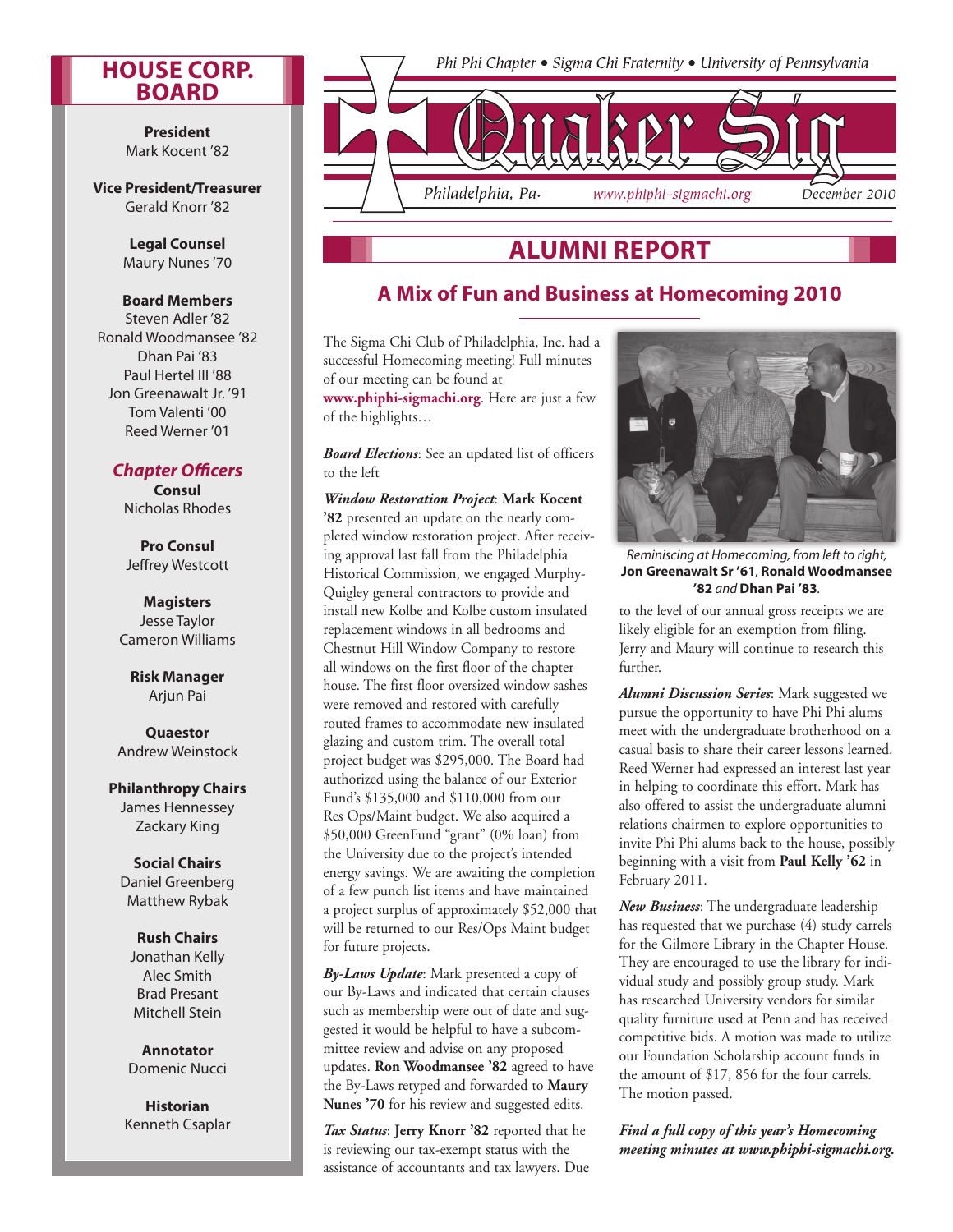# **- Homecoming 2010 -**

#### **A Full House at Phi Phi**

*By Kenny Csaplar '11, Chapter Historian*

The Phi Phi Chapter continues to thrive. After the spring 2010 induction of 20 new young men into our order, the brothers returned to campus for New Student Orientation with academic, social, and philanthropic goals. With a full house of 23 brothers living in the chapter house this semester, a great opportunity arises for the strengthening of bonds between the classes.

Early in September, the philanthropy chair and now new Consul Nick Rhodes put on a very successful charity volleyball tournament. Various fraternities and sororities entered teams, but none could compete with the Sigma Chi home court favorites who captured local honors. In the course of the event, we raised \$250 for the Huntsman Cancer Foundation. Furthermore, the brothers have

continued to prove Sigma Chi's focus on giving back to the community by contributing a staggering 500 hours of community service this semester!

Before Homecoming, **Jon Greenawalt Sr. '61** held his annual Leadership Development Workshop. The aspiring Phi Phi officeholders in attendance all learned valuable lessons in regard to leadership within the chapter, and also with regard to ways these young men will ultimately better campus and society on the whole. Thank you Mr. Greenawalt for dedicating a weekend to provide the current Phi Phis with these invaluable life lessons!

**Arjun Pai**, our new Risk Manager, found success in the recent Interfraternity Council elections. He will represent our chapter as the new Vice President of Community Service as

we look to expand our presence in IFC the community.

As the holidays approach, the brothers focus their efforts on their exams and final projects. The chapter has ordered new study carrels for the house's Gilmore Library to help the brothers in their academic pursuits as we strive to raise those GPAs! Furthermore, the Blue Room, to the left of the main foyer, now looks fantastic with the addition of a new 55-inch television and sectional leather sofa! Thanks to the House Corporation for their support in these improvements. We are excited for these new additions to the chapter house as they contribute to the daily life and spirit of our brotherhood.

# **Fundraising Update**

#### **Ways to Support the Phi Phi Chapter**

*By Mark Kocent '82; House Corporation President, Sigma Chi Club of Philadelphia, Inc.*

I am often asked how one might give financially to support the Phi Phi Chapter of Sigma Chi at Penn. Here are the three primary options available:

**Annual dues**. Each year our House Corporation conducts an Annual Campaign soliciting what are essentially alumni dues. The Annual Campaign runs from September 1st to the following August 31st and is conducted by our alumni communications provider, Affinity Connection, based in State College, PA. We request dues of \$100 per member per year which can be made by mailing a check payable to "Phi Phi of Philadelphia" with the enclosed form and envelope or by calling 800-975-6699. Once collected, these donations are sent via Affinity Connection to our House Corp. treasurer and are used to cover annual communication costs such as the *Quaker Sig* and our web site. These dues are not tax deductable.

**Capital Improvements**. If you are interested in making tax-deductable donations that support capital improvements to our chapter residence at 3809 Locust, these can be made to the "Trustees of the University of Pennsylvania." Be sure to include the budget code, #600631 on the check, in order to direct the funds into an account for exclusive use in the upkeep of our chapter house. These checks can be sent to me (Mark Kocent, 45 East Levering Mill Rd, Bala Cynwyd, PA 19004) or directly to the Development Office at Penn, or online by visiting the University web site, www.makinghistory.upenn.edu. Our House Corp. actively works with University Fraternity Affairs staff to steward these funds for important capital improvements, such as the recent window replacement project at our historic chapter home.

**Scholarship and Leadership**. The Sigma Chi Foundation, based in Evanston Ill., maintains

an educational fund for the Phi Phi Chapter, which is also tax deductable. Contributions to this fund are used for leadership programs, scholarships and improvements to the Gilmore Library at 3809 Locust. As an example, we recently inaugurated a program that rewards the undergraduate brother who has achieved the most improved GPA among his peer brothers in successive terms. Funds to support this account can be sent directly to the The Sigma Chi Foundation, c/o Phi Phi Chapter, 1714 Hinman Ave., Evanston, IL 60201.

Thank you for considering the Phi Phi Chapter of Sigma Chi in your charitable contributions!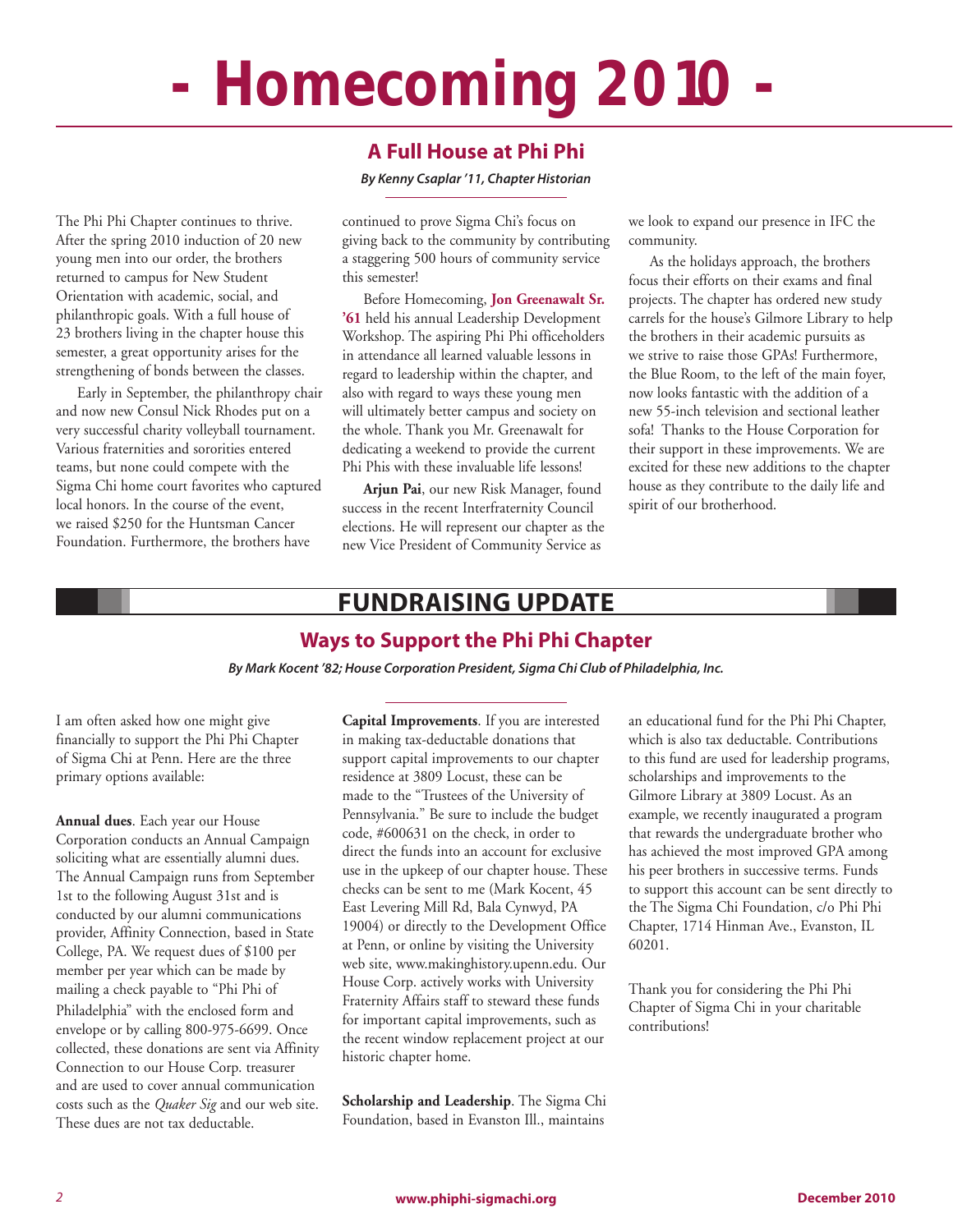## **Phi Phi Awards**

The following awards were presented at this year's Homecoming celebration:

**Jon Grennawalt Sr. '61** acknowledged those who participated in the LDP program this fall

**Jesse Taylor '11** awarded the Gilmore Scholar to **Michael Brooks Russell '12** for achieving the most improved GPA

**Murray McComas '58** honored **Maury Nunes '70** with a Grand Consul's Citation for his commitment to the Phi Phi Chapter of Sigma Chi

**Jerry Knorr '82** became the 28th Phi Phi alumni brother to receive the Significant Sig Award.

*Top Left: Consul Jesse Taylor '11 announces the 2010 Gilmore Scholarship winner is Michael Brooks Russell '12. Brooks raised his GPA 1.3 pts over the last two successive terms and was awarded a \$500 grant and a copy of Class of '59, Jon M. Huntsman's book, Winners Never Cheat, Even in Difficult Times.*

*Top Right: Awards presentation at Homecoming 2010 (left to right)* **Mark Kocent '82***,*  **Gerald Knorr '82** *(recipient of the Significant Sig Award),* **Maury Nunes '70** *(recipient of the Grand Consul's Citation) and* **Murray McComas '58***.*

*Bottom Right: Murray McComas '58 (left) presents a Grand Consul Citation to House Corporation Trustee Maury Nunes '70 in honor of Maury's distinguished commitment to and legal services provided on behalf of the Phi Phi Chapter*

# **Financial Update**

# **How Are Alumni Donations Utilized?**

At our Homecoming meeting, **Jerry Knorr '82** outlined our 2010 annual dues and communication expenses, as well as our longterm continued strong financial position. In the annual membership campaign, which concluded on August 31, 2010, we received \$8,320 from 78 gifts. Our alumni communications program expenses, including the *Quaker Sig* and **www.phiphhi-sigmachi.**

Moving forward for 2010-2011, we have deleted one newsletter and reduced our budget target to \$8,140. We maintain a balance of \$26,433 in short-term assets and \$35,534 in long-term investments.

Other assets include: \$101,000 in the Phi Phi Foundation Education and Scholarship Fund managed by Sigma Chi, and in assets

managed by the University on behalf of Phi Phi we hold \$84,606 in the Residential Operations and Maintenance Fund and \$22,740 in our Capital Improvement Fund.